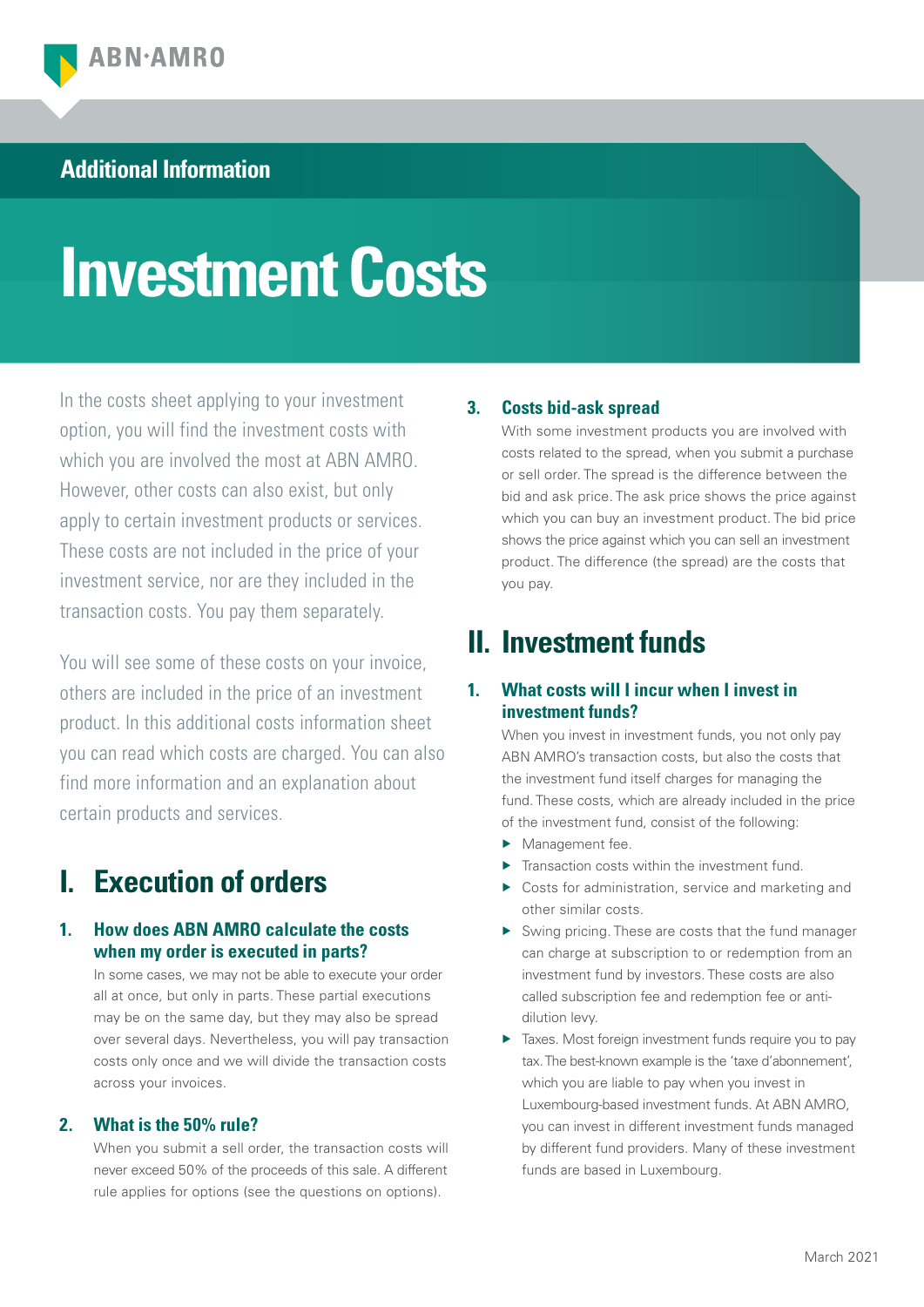### **2. What transaction costs will I have to pay for investment funds not included in the ABN AMRO Investor Giro?**

 If you invest in investment funds, it runs for most of the investment funds via the ABN AMRO Investor Giro. For these investing funds you can submit orders as a number with four decimal places (orders in participations) or as an amount in euros. You read more about it in the Investor Giro Conditions. There are also investment funds which are not included in the ABN AMRO Investor Giro but are traded as a stock directly on the stock exchange. However, the costs for this are higher compared to via the Investor Giro.

- For Dutch investment fund orders through the stock exchange, you pay the transaction costs that apply for Euronext shares.
- $\blacktriangleright$  For foreign investment fund orders through the stock exchange, you pay the transaction costs that apply for shares from the country where the investment fund is based.

# **III.Options**

### **1. How does ABN AMRO calculate the transaction costs for an option, if there are fewer than 100 underlying shares?**

 The underlying asset of a share option consists of 100 shares as standard. It is possible for options to have fewer than 100 shares as underlying asset, for instance because the shares have been split. However, this is a temporary situation that only applies to already existing option series. If the option exchange subsequently issues new option series, these will be the normal standard size of 100 shares.

 $\blacktriangleright$  If the underlying asset of your share option consists of fewer than 100 shares, you receive a discount on your transaction costs according to the overview stated below.

| <b>Underlying asset</b> | <b>Discount on transaction costs</b> |
|-------------------------|--------------------------------------|
| up to 25 shares         | 75%                                  |
| $26 - 50$ shares        | 50%                                  |
| 51 - 75 shares          | 25%                                  |
| 76 shares or more       | none                                 |

 The minimum or maximum fee remains the same. These adjustments in costs are only applicable if the underlying asset exists of stocks traded on the Euronext Amsterdam Stock Exchange.

### **2. What is the 2% rule for options?**

 ABN AMRO uses the '2% rule' for option orders on Euronext Liffe Amsterdam. This means that we will exercise your bought call option or bought put option after the expiration date if:

 $\triangleright$  vour option still has 2% or more of its intrinsic value;

 $\blacktriangleright$  and you have not yet instructed us to exercise your option. To determine whether your bought option still has a value, we look at the closing price of the underlying asset. In the case of a call option, if we exercise your bought option after the expiration date we will proceed as follows:

- ▶ we will buy the underlying asset of your call option at the exercise price of your option;
- $\triangleright$  and we will sell the underlying asset on the following trading day at the opening price on that day.

 Only if that leaves a positive balance (after costs), we will proceed to invoice the exercise. Then, on the next trading day we will send you two separate invoices (one for the purchase and one for the sale), both with the same value date. The value date is the date we use to calculate the interest on the balance in your payment account.

In the case of a put option, we will proceed as follows:

- ▶ we will sell the underlying asset of your put option at the exercise price of your option;
- ▶ and we will buy the underlying asset back on the following trading day at the opening price on that trading day.

 Only if that leaves a positive balance (after costs), we will proceed to invoice the exercise. Then, on the next trading day we will send you two separate invoices (one for the sale and one for the purchase), both with the same value date. The value date is the date we use to calculate the interest on the balance in your payment account.

### **3. What are the costs for the 2% rule in the case of options?**

You pay the sum of the following costs:

- $\triangleright$   $\in$  20.00 in administrative costs, divided across the two invoices:  $\epsilon$  10.00 for the purchase and  $\epsilon$  10.00 for the sale;
- ▶ 1% of the exercised value, with a minimum of  $€ 20.00;$
- ▶ 1% of the sale or purchase that ABN AMRO submits on the following trading day.

 Administrative costs and other costs are not itemised separately on your invoices: all the costs included on an invoice are added together and shown as a single amount.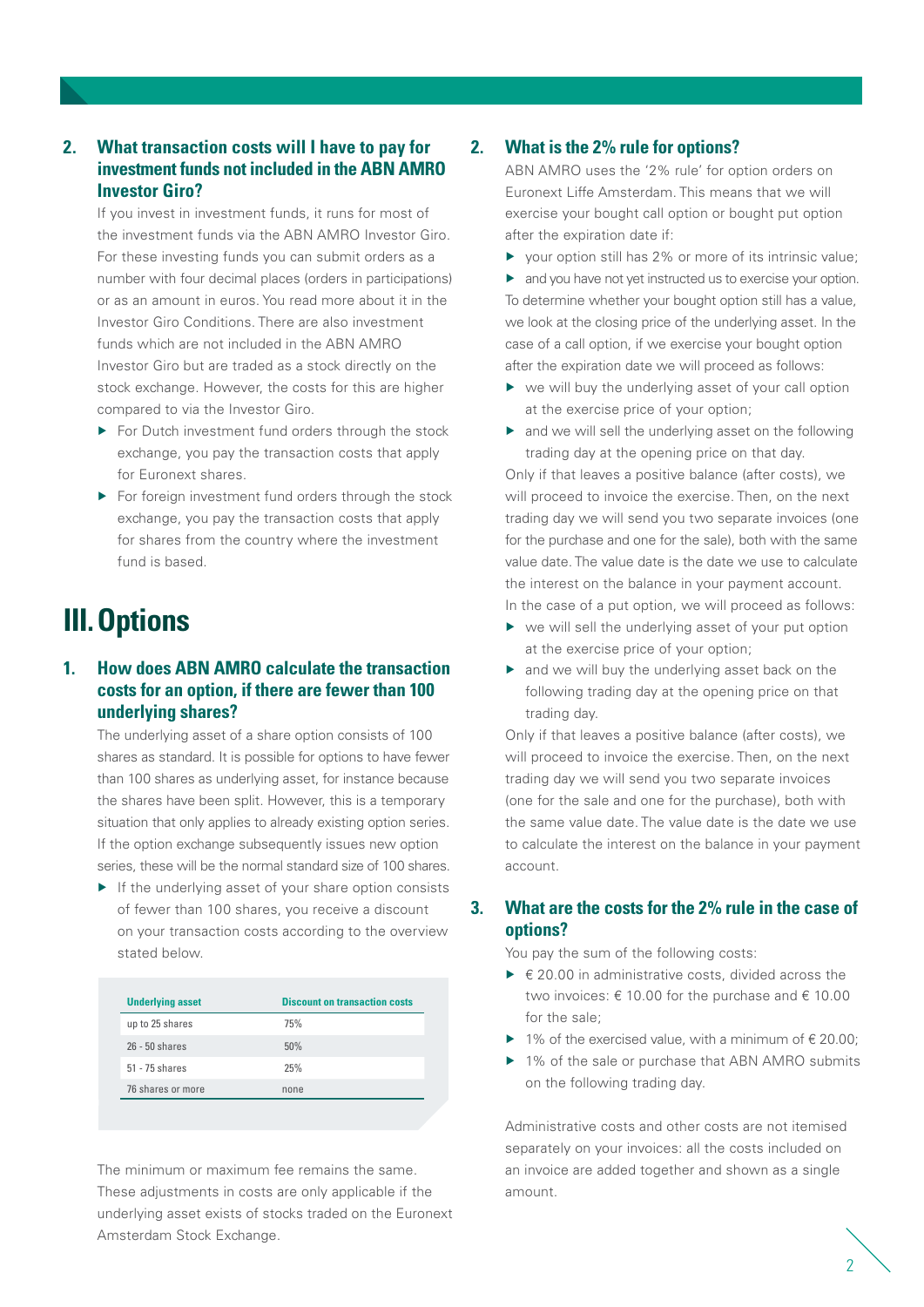### **4. How will US option exchanges deal with my option?**

 If you have an option on a US option exchange, you should be aware that US option exchanges always exercise your bought option after the expiration date if your bought option is USD 0.01 or more in-the-money. Therefore:

- in the case of a bought call option, you must buy the underlying asset at the exercise price;
- $\triangleright$  in the case of a bought put option, you must sell the underlying asset at the exercise price.

 US option exchanges will also instruct you to meet your obligations after the expiration date if your written option is USD 0.01 or more in-the-money. Therefore:

- $\triangleright$  in the case of a written call option, you must sell the underlying asset at the exercise price;
- $\triangleright$  in the case of a written put option, you must buy the underlying asset at the exercise price.

 Option exchanges in various other countries work the same way.

### **5. Will I incur more costs if I do not close my US options before the expiration date?**

 If you do not close your US options in time, you will have to pay additional costs. You will certainly have to pay the costs for the compulsory buy orders and sell orders which follow from the expiration. However, sometimes your costs may even be higher, for instance if you have to sell shares you do not hold on your investment account. That will create a shortfall on your investment account. You will have to clear this by buying back the shares. In this case, you will run the risk of making a loss if the price of the shares you have to buy back has risen since the expiration. You will then have to buy them back at a higher price than the exercise price at which you had to sell them. We therefore recommend that you always close your US options before the expiration date if your option is in-the-money or at-the-money. For further information about options and how they work. see the ABN AMRO Options Conditions. Option exchanges in various other countries work the same way.

# **IV. Foreign orders**

### **1. How does ABN AMRO settle my orders in foreign currency?**

 If you submit an order for an investment product in a currency other than the euro, we convert your order

into euros. The invoice will show the exchange rate we use to settle your order. That rate is the real-time middle rate at the time that the exchange notifies us that your order has been executed, plus or minus a number of pips.

- $\blacktriangleright$  In the case of a buy order, we deduct the relevant number of pips from the real-time middle rate.
- In the case of a sell order, we add the relevant number of pips to the real-time middle rate.

 The number of pips we add or subtract represents a payment to ABN AMRO in respect of:

- $\triangleright$  the risk that ABN AMRO runs in the currency transaction; and
- $\blacktriangleright$  the cost of setting up and operating the system that is used to receive and process real-time exchange rate data.

 A currency transaction always involves risk for ABN AMRO, because we must subsequently buy or sell the relevant foreign currency, often at a price that differs from the real-time middle rate applicable to your purchase or sale.

The real-time middle rate applied to your purchase or sale is taken from the real-time exchange rate listings published by Bloomberg.

 'Pip' is an abbreviation of 'percentage in point'. Most exchange rates are defined to four decimal places. The smallest possible change in an exchange rate is therefore a change of one point in the fourth decimal place, known as one pip. Consider the following example, which involves the exchange rate between the US dollar and the euro (EUR/USD rate):

 At a given point in time, the EUR/USD rate is 1.3300. Shortly thereafter, the rate changes to 1.3306. The change is therefore 0.0006 or 6 pips. Further information is available on the Frequently Asked Questions page you can access from https://www.abnamro.nl/nl/prive/ beleggen/service/beleggingsorders/voorbeeld.html (only in Dutch). The information includes a list of the ten most common foreign currencies and the number of pips that we use for each. There are also examples of how we calculate a buy order and a sell order for shares quoted in US dollars.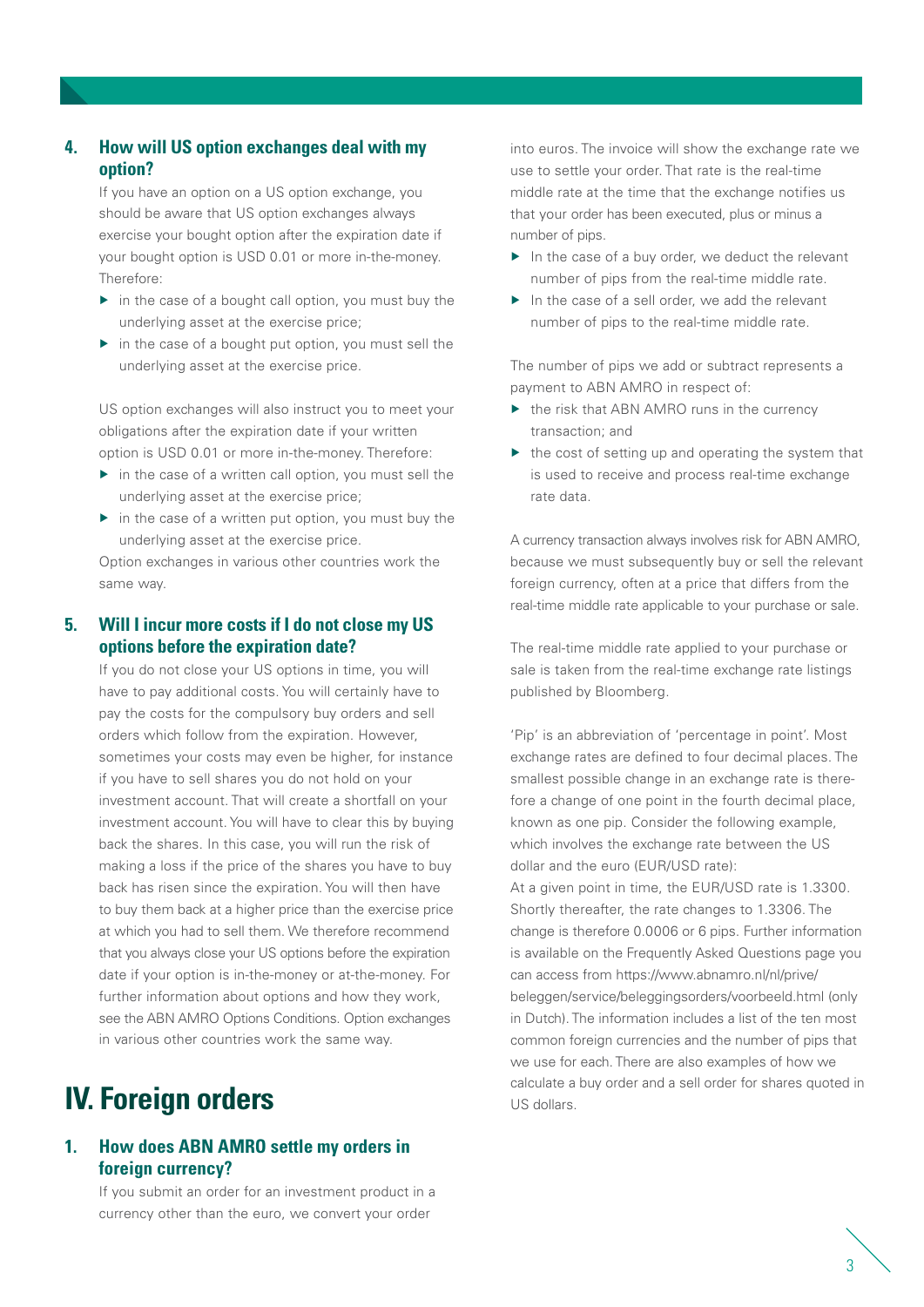### **V. Discounts**

### **1. How are discounts calculated on service costs, advice costs and portfolio management costs?**

 If you invest with advice at ABN AMRO (Private Banking) or let ABN AMRO manage your portfolio for you, then you can receive a discount linked to the value of your investments above € 2.5 million.

 A discount percentage is fixed for each of a number of value thresholds. If the value of your investments exceeds a given threshold value, your discount is higher for the part above that threshold.

 Example: At 4 million euros value, you receive no discount over the first 2.5 million euros. Above 2.5 million euros, over 1.5 million euros (4 million euros min 2.5 million euros) you receive a discount on the advisory costs or portfolio management costs. See the costs sheet of your investment option for the actual discount tariffs.

### **VI. Other costs**

### **1. Receiving, transferring and delivering investment products**

 There is no charge for transferring domestic investment products within ABN AMRO or receiving domestic investment products from another bank. For foreign investment products, you sometimes pay a handling fee. If you 'deliver' investment products to another bank, you also pay costs.

| <b>Receiving, transferring and</b><br>delivering investment products                                                 | Costs                                                                                      |
|----------------------------------------------------------------------------------------------------------------------|--------------------------------------------------------------------------------------------|
| Receiving from another bank<br>▶ Domestic investment products.<br>$\blacktriangleright$ Foreign investment products. | Free<br>Sometimes handling fee plus<br>high-rate VAT.                                      |
| Transferring within ABN AMRO.                                                                                        | Free                                                                                       |
| Delivering to another bank.                                                                                          | € 27.23 (€ 22.50 plus high-rate<br>VAT) per position line.<br>Sometimes plus handling fee. |

**Investment Transfer Service**

 If you would like to transfer investment products from a different bank to ABN AMRO, then use our Investment Transfer Service. We will arrange the transfer for you. If your old bank charges a fee to transfer your investment products, we will reimburse the charges up to €1,500

 included Vat. Please see abnamro.nl/overstapservicebeleggen (only in Dutch) for what is needed for that.

### **2. Delivering and cashing in physical investment products**

 Sometimes you can also possess investment products in physical form. This means that you do not hold these investment products on your investment account, but actually keep the physical product in your custody.

 You may wish to cash in the investment products in your custody (such as dividend coupons and bonds that have become payable). This is only possible when ABN AMRO or one of its predecessors is mentioned as paying institution. You may also wish to deliver your physical investment product to ABN AMRO in order to hold them in your investment account. Whenever you give ABN AMRO an instruction to receive a physical investment product on your behalf, we will first investigate whether this is possible. No physical investment products can be delivered to you by ABN AMRO.

| <b>Delivering and cashing in</b><br>physical investment products                                                                                                                                                     | Costs                                                                                                                   |
|----------------------------------------------------------------------------------------------------------------------------------------------------------------------------------------------------------------------|-------------------------------------------------------------------------------------------------------------------------|
| Delivering physical investment<br>products to hold them in your<br>investment account, if these are<br>issued by ABN AMRO Bank N.V.*.                                                                                | € 90.75 (€ 75.00 + high-rate<br>VAT).                                                                                   |
| Cashing in physical coupons,<br>dividends and redemptions, if<br>these are issued by ABN AMRO<br>Bank N.V.*.                                                                                                         | € 90.75 (€ 75.00 + high-rate<br>VAT) per position line.                                                                 |
| Delivering physical investment<br>products to hold them in your<br>investment account, if these are not<br>issued by ABN AMRO Bank N.V.*.                                                                            | € 90.75 (€ 75.00 + high-rate<br>VAT) per position line.<br>Sometimes plus handling fee<br>and other additional costs**. |
| ⋇<br>ABN AMRO Bank N.V. includes ABN AMRO Bank N.V. and Fortis<br>Bank N.V. and all of their predecessors.<br>Additional costs include:<br>$***$<br>▶ Shipping of forms by ABN AMRO to institutions on behalf of the | ayakamay Dananding an tha abaian af tha ayakamay famoa aan ba                                                           |

customer. Depending on the choice of the customer, forms can be sent by regular mail, certified mail or armoured transport. ▶ Costs of registration to Registrar.

These are costs that ABN AMRO has to pay in order to register the investment products. In turn you will pay these costs to us.

### **3. Handling fee**

 If you submit an order for a foreign stock exchange, transfer foreign investment products or reclaim tax, you sometimes pay a 'handling fee'. These are the costs that ABN AMRO must pay to some foreign stock exchanges or banks in order to execute the order or transfer. You, in turn, pay these costs to us.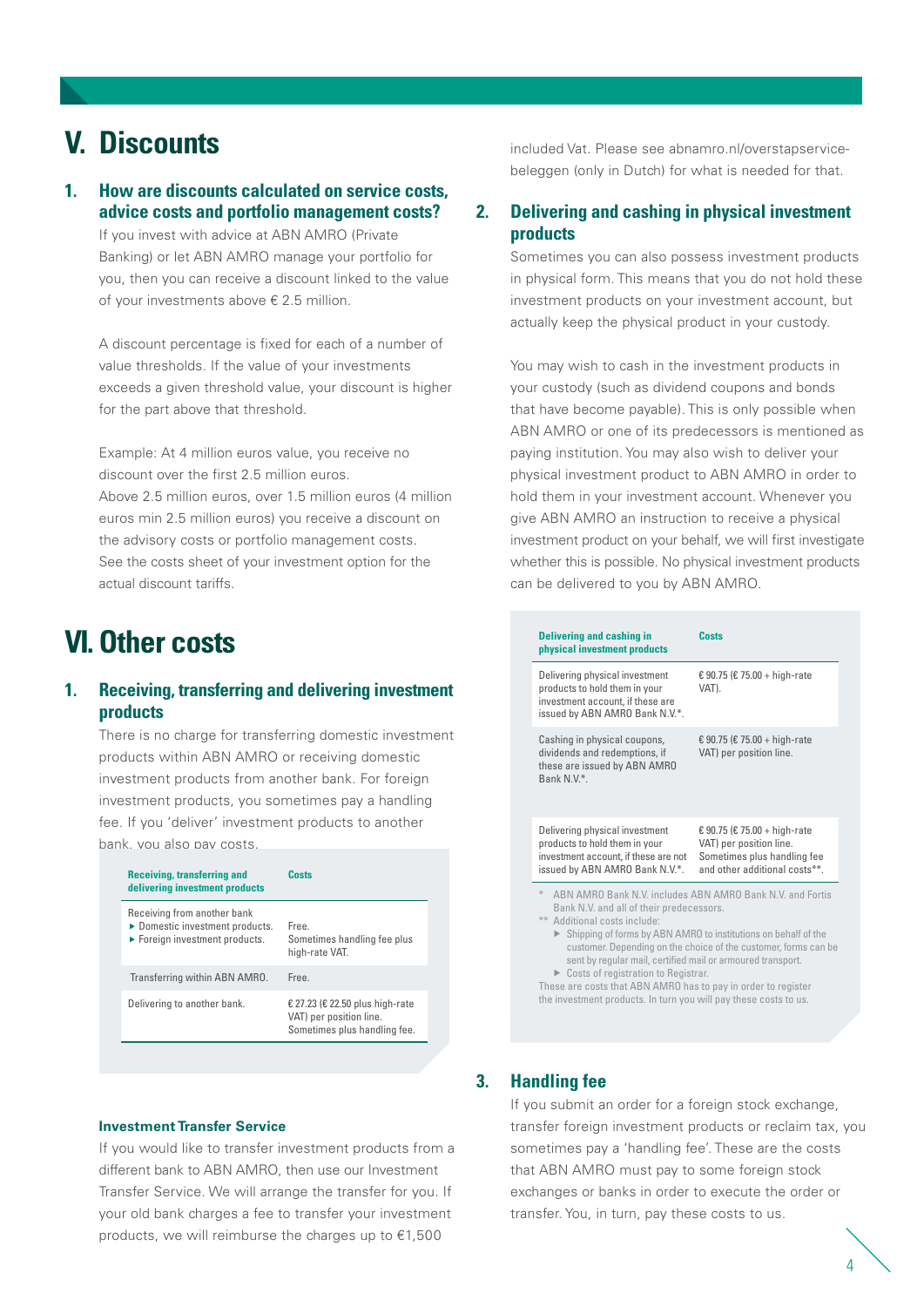#### **4. Adding dividends, coupons and redemptions**

 If you receive a payment in the form of a dividend or interest (coupon) or redeem your bonds, we credit the money to your payment account. The date on which the issuing institution pays the money to us is the payment date. You receive the money on the value date which is one day after the payment date.

#### **5. DRIP**

 Some companies with their main exchange rate at the Dutch exchange (NYSE Euronext Amsterdam) pay dividend in cash. A specialist department of ABN AMRO offers to reinvest this cash dividend in that company for you. This is called a Dividend Reinvestment Plan (DRIP). The costs for DRIP are 0.375% over the net dividend. Percentages may be slightly higher or lower, due to rounding differences. Net dividend is paid out dividend minus dividend tax.

#### **6. Tax reclaim for dividend and coupon payments**

 If a foreign tax authority has withheld tax on your investment product, you can sometimes ask ABN AMRO to reclaim the excess tax paid to the foreign tax authority. This is possible for the following countries: Austria, Belgium, Denmark, Finland, France, Germany, Ireland and Switzerland. The table below shows the costs associated with this service.

| <b>Tax reclaim</b>                                                            | Cost                 |                      |
|-------------------------------------------------------------------------------|----------------------|----------------------|
|                                                                               | <b>Excluding VAT</b> | <b>Including VAT</b> |
| On the gross<br>amount to be<br>reclaimed.<br>Sometimes plus<br>handling fee. | € 75.00              | €90.75               |

 Tax reclaim will commence whenever the excess tax paid on your investment product is more than EUR 1,500. Is the excess paid tax less, we will start the reclaim every 2 years provided the cumulative excess tax is more than EUR 150. When this minimum is not reached after 2 years we will wait for another year to cumulate a maximum of 3 years.

### **7. Eliminating a margin shortfall**

 The bank will warn you as soon as you have a margin shortfall. You have four business days to eliminate your shortfall. These four days include the first day of the procedure. You can eliminate your shortfall by:

- selling all or some of your investment products; or
- sasking the bank to block your buy orders; or
- depositing additional funds into your current account; or
- **Closing all or some of your option positions.**

 If you still have a shortfall at the start of the fifth working day, the bank will take measures to eliminate your shortfall. The bank decides what measures are appropriate. If any transactions are necessary, the usual fee will be increased by € 50.

 To avoid additional charges, you need to ensure that the margin shortfall in your current account no longer exists at the start of the fifth business day.

### **8. Admission to shareholder meetings**

 If you invest in shares, you usually also have voting rights on these shares. You can use your voting rights to vote for or against certain proposals made by the company at the shareholders' meeting. The number of shares determines how many votes you can cast.

 To attend a shareholder meeting, you need an attendance card. You can apply to us for an attendance card. No costs are charged for this service. You receive an attendance card for the number of shares you have in your investment account. If you want, you can also apply for an attendance card for fewer votes.

### **9. Execution messages by mobile phone text message or email**

 If you have registered for the 'Execution Messages' investment service, we will send you a mobile phone text message or email when your order has been executed. The costs you pay for this investment service are stated below.

| Costs                                 |
|---------------------------------------|
| $\epsilon$ 0.20 per execution message |
| Free                                  |
|                                       |